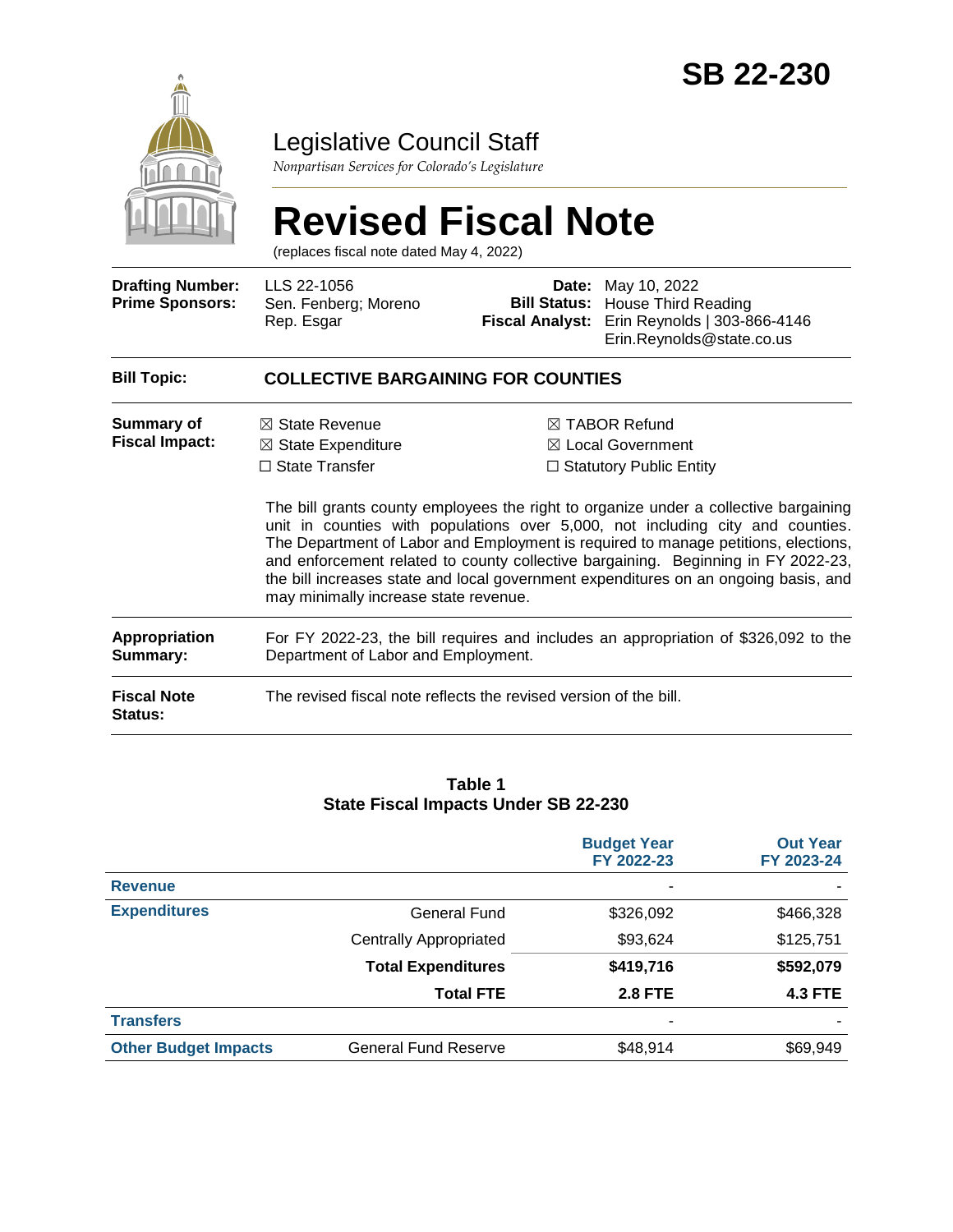## **Summary of Legislation**

The bill grants county employees the right to organize and engage in the collective bargaining process, as well as the right to refrain from these activities.

**Applicability.** The bill applies to 48 of the state's 64 counties. City and counties are excluded, which includes Denver and Broomfield. Counties with populations under 5,000 are also excluded, which as of writing include Baca, Cheyenne, Costilla, Custer, Dolores, Hinsdale, Jackson, Kiowa, Mineral, Ouray, Phillips, San Juan, Sedgwick, and Washington counties. Municipalities, special districts, school districts, county hospitals, and political subdivisions operating transit systems are excluded.

County employees eligible to form bargaining units exclude confidential, managerial, executive, and temporary employees (who work less than 90 days in a calendar year). Exclusive representative is defined to mean the employee organization certified or recognized as the representative of county employees in a bargaining unit; the county and the exclusive representative have the authority and obligation to collectively bargain in good faith. Nothing in the bill prevents a county commissioner from carrying out their duties or prevents a county from convening or engaging in discussions with employees.

**County employer requirements.** County employers are required to:

- annually inform county employees in a bargaining unit who are represented by an exclusive representative of their rights;
- give the exclusive representative reasonable access to county employees at work;
- provide quarterly reporting of employee data to the exclusive representative; and
- make payroll deductions for voluntary membership dues and other authorized payments (with cancel or change requests managed by the exclusive representative).

**Division of Labor Standards and Statistics.** The Director of the Division of Labor Standards and Statistics in the Department of Labor and Employment (CDLE) is required to interpret, apply, and administer the collective bargaining process for county employers through rulemaking, hearings, and appeals. The CDLE must establish procedures for the designation of appropriate bargaining units; the selection, certification, and decertification of exclusive representatives; and the filing, hearing, and determination of complaints of unfair labor practices.

**Bargaining units and determinations.** The separate, appropriate bargaining units for counties must consist of county employees:

- 1) in labor, services, and trades positions;
- 2) in positions that are nonexempt from the federal Fair Labor Standards Act other than the positions described in (1) and (4);
- 3) in public safety positions, including certified and noncertified deputy sheriffs; and
- 4) assigned to positions in a county human or social services agency.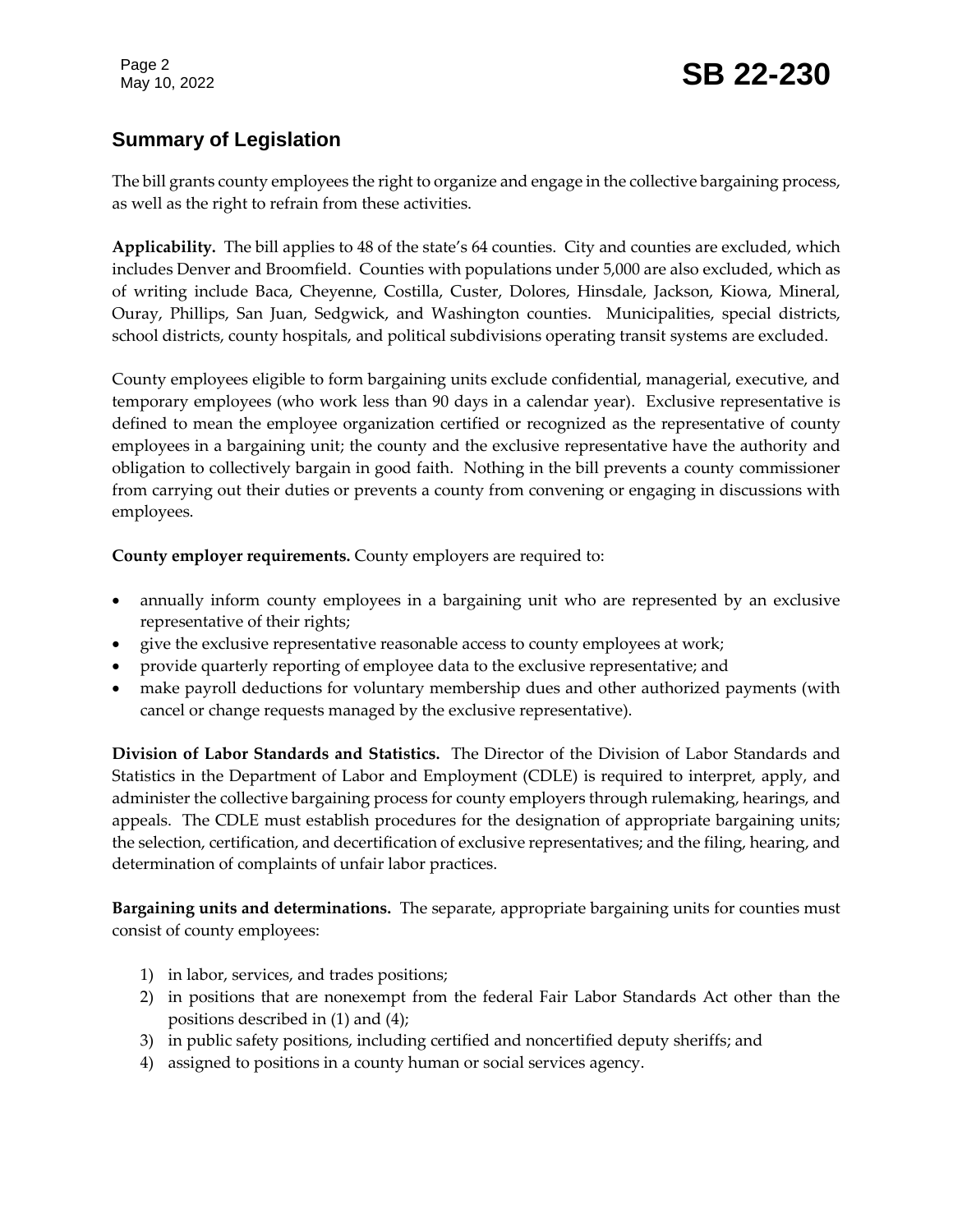The minimum size of a bargaining unit of county employees is 50 positions. In determining the positions included in a bargaining unit to meet the minimum threshold, the CDLE must give appropriate weight to the desires of the county employees, the effectiveness of labor management relations, and the efficiency of the operation of the county.

**Exclusive representatives—petition and election process.** Beginning July 1, 2023, the CDLE must certify an employee organization as the exclusive representative of a county employee bargaining unit once majority support is established through a secret ballot election. Employee organizations in existence prior to this date, that were established through majority support, must be deemed certified. The bill outlines the process for elections, related timelines, and required hearings where disputes among exclusive representation petitioners exists. The bill also outlines timelines and procedures for objections to election conduct. Finally, the bill outlines the process for decertification of exclusive representation.

Collective bargaining between a single county and an exclusive representative of more than one bargaining unit of county employees must be consolidated upon request of the county.

**Collective bargaining agreements.** An agreement negotiated between an exclusive representative and a county, with the approval of the board of county commissioners, constitutes the collective bargaining agreement between the parties. Agreements must be for a term of at least 1 year and no more than 5 years. The bill details what disciplinary and grievance processes may and may not be included in an agreement.

**Impasse resolution and fact finding.** If an impasse arises on one or more issues during the negotiation of a collective bargaining agreement, the exclusive representative and the public employer shall engage in and share the costs for the dispute resolution process established in the bill or an alternative procedure established by mutual agreement. If the parties remain at an impasse following mediation, either party may request fact finding in accordance with rules promulgated by the CDLE. The CDLE is required to maintain a roster of qualified fact finders with credentials outlined in the bill. Unless the parties otherwise agree, the fact finder will make a recommendation to accept the final offer of the exclusive representative or the final offer of the public employer on each issue in dispute. In arriving at a recommendation, the fact finder must consider financial ability of the county employer to meet costs, public interest and welfare, comparable community's salary and benefits, and other factors outlined in the bill.

**Enforcement authority.** The CDLE and hearing officers have the authority to enforce the bill through appropriate administrative remedies, actual damages related to employee organization dues, back pay, including benefits, reinstatement of the county employee, other remedies to address any loss suffered from unlawful county conduct, and declaratory or injunctive relief or provisional remedies, including temporary restraining orders or preliminary injunctions. The CDLE may request the appropriate district court to enforce orders.

**Publicly available information.** The CDLE is required to post and maintain on its website the current versions of this bill (Article 3.3), rules, all hearing officer decisions and orders, all final judgments and written decisions of fact finders, and all administrative determinations of certification and decertification of exclusive representatives.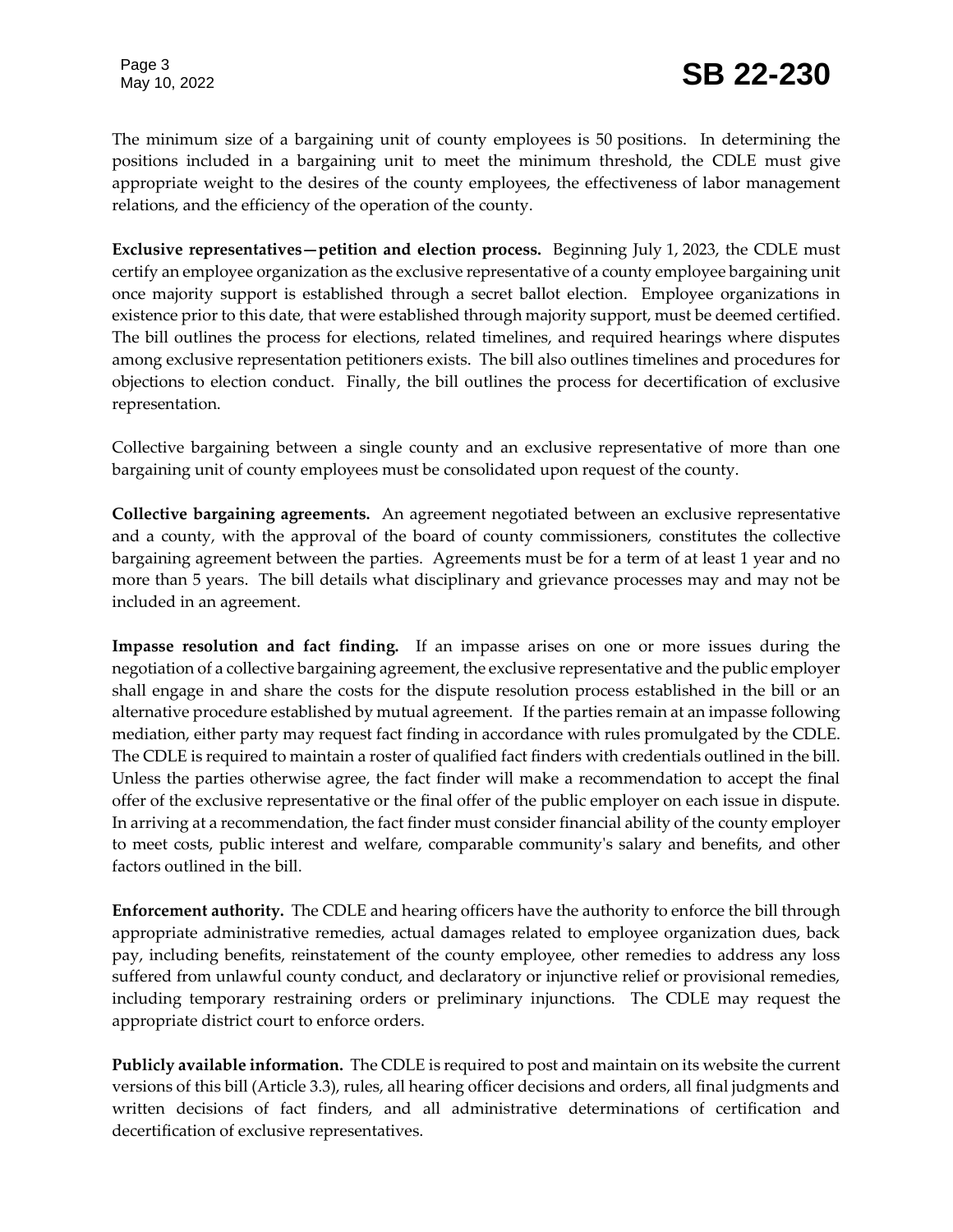**Unfair labor practices.** The bill outlines unfair labor practices as they relate to county employers, including anti-discrimination provisions and precluding use of public funds to support or oppose an employee organization, among others. Employee organizations may not interfere in the selection process, nor fail to fairly represent a public employee, and must not threaten, facilitate, support, or cause a county employee to participate in a strike, work stoppage or slowdown, group sick out, or an action that widely disrupts day-to-day county functions. Aggrieved parties may file a claim with the CDLE.

### **Background**

**State collective bargaining.** [House Bill 20-1153](https://leg.colorado.gov/bills/hb20-1153) created the Colorado Partnership for Quality Jobs and Services Act which enabled the creation of a collective bargaining system between covered state employees and the executive branch, and required the state to establish a single partnership agreement, which it did with Colorado Workers for Innovative and New Solutions (CO-WINS). The resulting [Colorado Partnership Agreement](https://drive.google.com/file/d/1250Sqhff0LS6gWL_qyY0z0iZfnhFxB1D/view) went into effect on November 18, 2021.

About 26,000 state employees are covered by the act, including some working for institutions of higher education as classified employees. The fiscal note for HB 20-1153 included \$6.6 million for 47.2 FTE, including human resources (HR) staff and attorneys, both directly for large state agencies and centrally for the smaller state agencies, with legal services provided for State Personnel Board matters. Of this amount, 5.0 FTE was allocated to the CDLE to investigate and adjudicate claims assuming it would handle approximately 93 unfair practices disputes annually, with 84 appeals per year.

Since the passage of the HB 20-1153, an additional \$8.8 million and 5.0 FTE has been appropriated or is in the pending FY 2022-23 Long Bill for costs stemming from the state's collective bargaining agreement, including:

- $\bullet$  \$1.0 million and 1.0 FTE for a pay equity study;
- \$1.4 million and 4.0 FTE for an employee tuition reimbursement program and additional Colorado State Employee Assistance Program support staff;
- \$5.5 million to increase to shift differentials and on-call pay; and
- \$0.9 million to create a minimum wage standard.

In addition, a 3.0 percent across-the-board salary increase was negotiated for state employees for FY 2022-23 through the agreement at a cost of \$75.3 million; however, this same percentage increase was paid to all state employees the prior year, prior to the agreement going into effect.

### **Assumptions**

Similar to the fiscal note for HB 20-1153, this fiscal note has included only the initial administrative staff required by each public employer to engage in the collective bargaining process with an initial exclusive representative. This staff is shown for FY 2022-23, as the fiscal note assumes that county employees will immediately seek to engage in the collective bargaining process. It assumes that each county will require its own staff to support and engage in collective bargaining with their employees.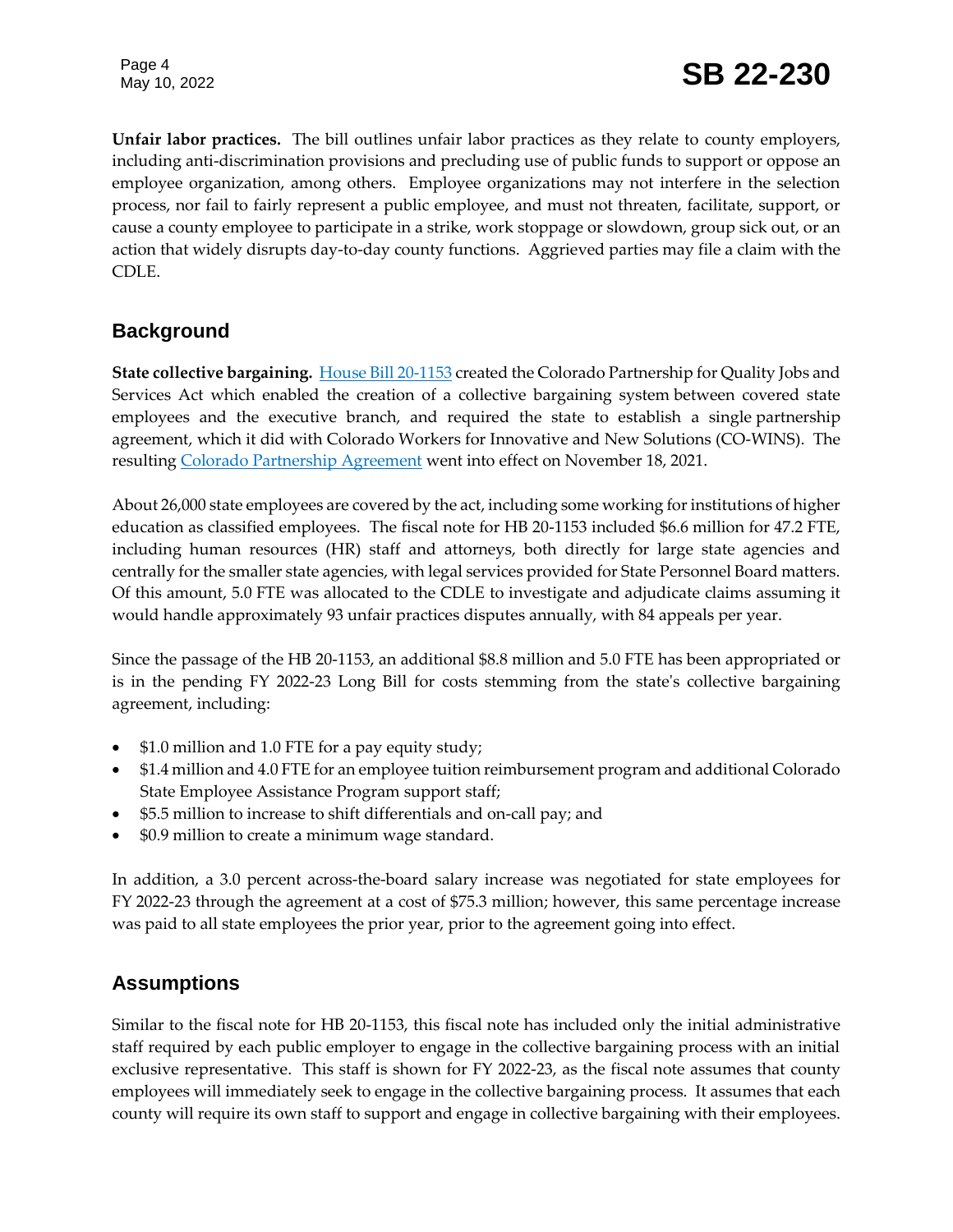The fiscal note has not made assumptions about potential salary and benefit increases negotiated under future collective bargaining agreements since these amounts are speculative and may have been incurred without future agreements. County employers will be required to share public employee data with the exclusive representative, which also may require additional staff and information technology processes not currently included in the fiscal note. Finally, no assumption has been made about the funding source for these expenditures, as county employers will have differing resources available.

### **State Revenue**

To the extent additional civil cases related to collective bargaining are filed with the trial courts, filing fee revenue to the Judicial Department will increase. This revenue is subject to TABOR.

### **State Expenditures**

The bill increases state General Fund expenditures in the CDLE by about \$420,000 in FY 2022-23 and \$590,000 in FY 2023-24 and ongoing. Workload may minimally increase in the Judicial Department. Expenditures are shown in Table 2 and detailed below.

|                                           | FY 2022-23                         | FY 2023-24     |
|-------------------------------------------|------------------------------------|----------------|
| Department of Labor and Employment        |                                    |                |
| <b>Personal Services</b>                  | \$220,582                          | \$266,949      |
| <b>Operating Expenses</b>                 | \$3,915                            | \$4,455        |
| <b>Capital Outlay Costs</b>               | \$24,800                           |                |
| <b>Legal Services</b>                     | \$59,142                           | \$177,426      |
| <b>Travel Costs</b>                       | \$3,263                            |                |
| Mailings                                  |                                    | \$3,108        |
| <b>Software Licenses</b>                  | \$14,390                           | \$14,390       |
| Centrally Appropriated Costs <sup>1</sup> | \$93,624                           | \$125,751      |
| FTE - Personal Services                   | 2.5 FTE                            | 3.3 FTE        |
| FTE - Legal Services                      | 0.3 FTE                            | 1.0 FTE        |
|                                           | <b>Total Cost</b><br>\$419,716     | \$592,079      |
|                                           | <b>Total FTE</b><br><b>2.8 FTE</b> | <b>4.3 FTE</b> |

#### **Table 2 Expenditures Under SB 22-230**

<sup>1</sup> *Centrally appropriated costs are not included in the bill's appropriation.*

**Department of Labor and Employment.** Costs will increase for the Division of Labor Standards and Statistics in the CDLE to administer the collective bargaining process through rulemaking, elections, and hearings.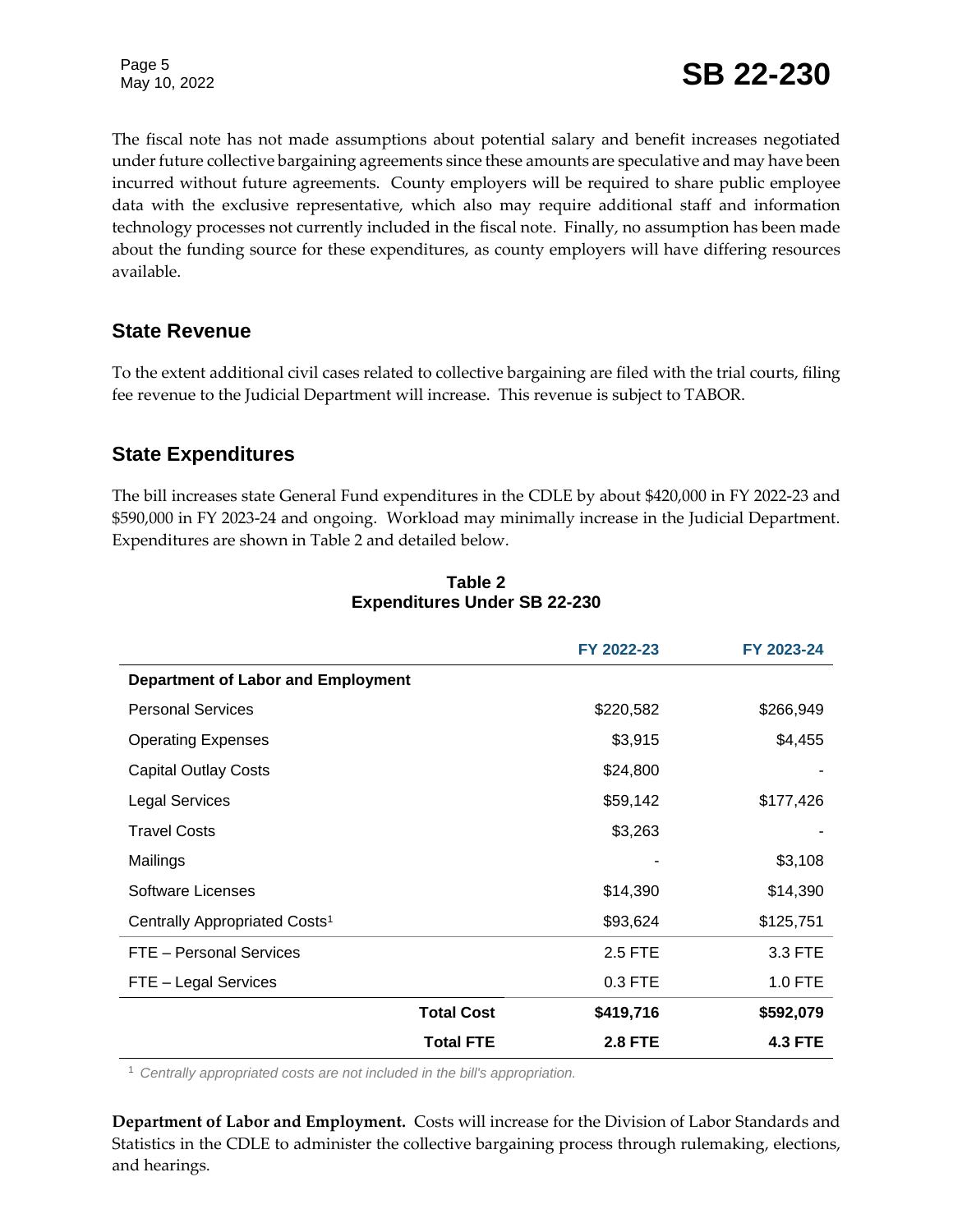- **Staff.** The division requires a total of 3.3 FTE on an ongoing basis, including 1.2 FTE Program Management, 0.8 FTE Compliance Investigator, 0.5 FTE Administrative Law Judge, and 0.8 FTE Program Assistant on an ongoing basis beginning in FY 2022-23. First-year staffing costs are prorated for the General Fund pay date shift, assume the primary program manager and assistant will begin July 1, 2022, the remainder of staff will begin January 1, 2022, and that an additional program manager is required for program implementation. See Technical Note for a discussion of a technical issue with the bill's current effective date. Standard capital outlay costs are included.
- *Legal services.*The CDLE will have costs for 600 hours in FY 2022-23 and 1,800 hours in FY 2023-24 for legal services provided by the Department of Law at a rate of \$98.57 per hour. This is equivalent to 0.3 FTE and 1.0 FTE respectively in the Department of Law.
- *Travel, mailing, and licenses.* Beginning in FY 2023-24, travel costs assume four overnight trips and four day trips related to investigations. Mailing costs assume 1,554 mailings per year at a cost of \$2.00 per mailing. All staff requires computer licenses at \$2,878 per year beginning in FY 2022-23.

**Judicial Department.** The bill may increase workload in the trial courts of the Judicial Department to the extent that agency actions are appealed through judicial review. Additionally, workload will increase to the extent that the CDLE or any party requests a district court to enforce orders, or seek temporary relief and restraining orders. No change in appropriations is required.

**Centrally appropriated costs.** Pursuant to a Joint Budget Committee policy, certain costs associated with this bill are addressed through the annual budget process and centrally appropriated in the Long Bill or supplemental appropriations bills rather than in this bill. These costs are shown in Table 2.

### **Other Budget Impacts**

**General Fund reserve.** Under current law, an amount equal to 15 percent of General Fund appropriations must be set aside in the General Fund statutory reserve beginning in FY 2022-23. Based on this fiscal note, the bill will increase the General Fund reserve by the amounts shown in Table 1.

### **Local Governments**

The bill will increase staffing costs in 47 counties by up to \$32.1 million starting in FY 2022-23. These costs are shown in Table 3 and detailed below.

**Applicable counties.** The bill applies to 48 counties. Adams County is excluded from this analysis as it has authorized collective bargaining matching the scope of the bill. While Pueblo and Las Animas counties have authorized collective bargaining to an extent, the bill permits variations from current agreements.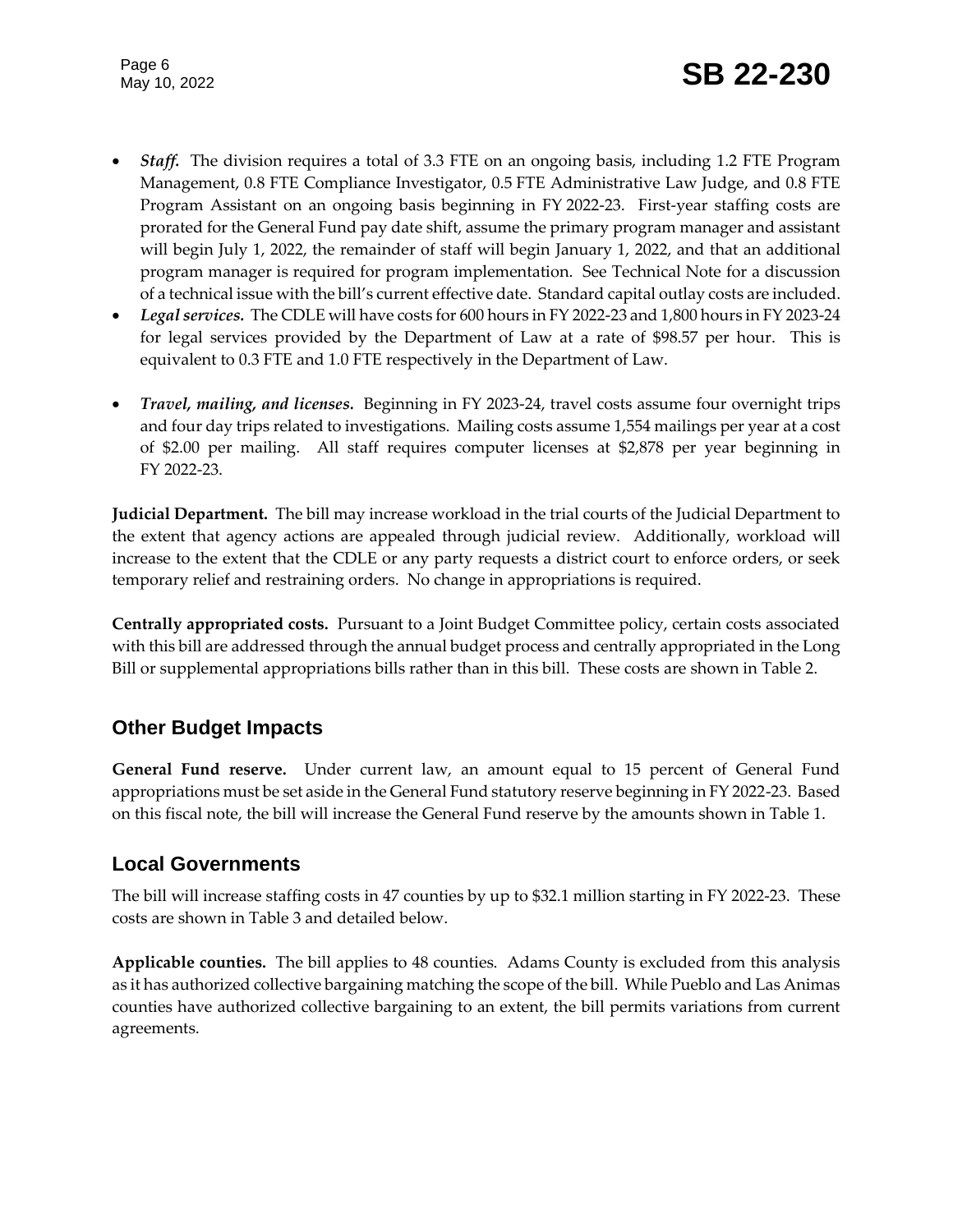| <b>County Size</b>     | <b>Number of Counties</b> | <b>Per County</b><br><b>Staffing Costs</b> | <b>Total Staffing Costs</b><br>by County Size |
|------------------------|---------------------------|--------------------------------------------|-----------------------------------------------|
| Large Counties         | 9                         | \$2,144,950                                | \$19,304,550                                  |
| <b>Medium Counties</b> | 25                        | \$436,892                                  | \$10,922,300                                  |
| <b>Small Counties</b>  | 14                        | \$100,000                                  | \$1,400,000                                   |
|                        |                           | <b>All County Total</b>                    | \$32,063,729                                  |

#### **Table 3 Collective Bargaining Administrative Costs for Counties**

**Administrative costs.** The fiscal note assumes that all counties will begin hiring legal and human resources staff with expertise in labor law and benefit plan administration to prepare for, negotiate, manage, and renew collective bargaining agreements. However, some counties may delay hiring until employee interest in organizing a collective bargaining unit is expressed.

Per county staffing costs represent the average cost for all counties depending on their size as follows:

- large counties include the 10 urban counties that have over 150,000 in population, excluding Adams County;
- medium counties include 25 counties with a population between 10,000 and 150,000; and
- small counties include the 14 remaining counties with populations between 5,000 and 10,000.

**Mediation and fact finding.** Costs for mediation and fact finding may occur in future years during collective bargaining negotiations, to be shared by the county and the exclusive representative. These costs are initially estimated at \$100,000 for large counties and \$50,000 for small counties.

**Salary and benefits.** As discussed in the Assumptions section, the fiscal note does not estimate potential salary or benefit increases resulting from collective bargaining agreements. For informational purposes, the fiscal note includes the total FTE and total salary for a sample of counties in Table 4.

|                            | <b>Sheriff's</b><br><b>Departments</b> |                                   |            | <b>Human Services</b><br><b>Departments</b> |            | <b>Public Works</b><br><b>Departments</b> |  |
|----------------------------|----------------------------------------|-----------------------------------|------------|---------------------------------------------|------------|-------------------------------------------|--|
| <b>County (Population)</b> | <b>FTE</b>                             | <b>Total Salaries</b><br>FY 21-22 | <b>FTE</b> | <b>Total Salaries</b><br>FY 21-22           | <b>FTE</b> | <b>Total Salaries</b><br>FY 21-22         |  |
| Larimer (356,938)          | 514                                    | \$54,934,580                      | 464        | \$37,133,217                                | 119        | \$12,267,668                              |  |
| Weld (323,763)             | 463                                    | \$49,082,729                      | 374        | \$30,712,000                                | 171        | \$16,914,820                              |  |
| Montrose (42,765)          | 99                                     | \$8,374,165                       | 84         | \$5,555,985                                 | 62         | \$5,013,579                               |  |
| Summit (30,983)            | 109                                    | \$10,853,510                      | 22         | \$2,129,779                                 | 73         | \$7,008,615                               |  |
| Yuma (10,063)              | 23                                     | \$1,401,533                       | 17         | \$1,112,374                                 | 50         | \$2,940,489                               |  |
| Huerfano (6,584)           | 38                                     | \$2,051,780                       | 28         | \$1,525,063                                 | 28         | \$1,654,135                               |  |

#### **Table 4 Sample of County Public Employees' Total Salaries**